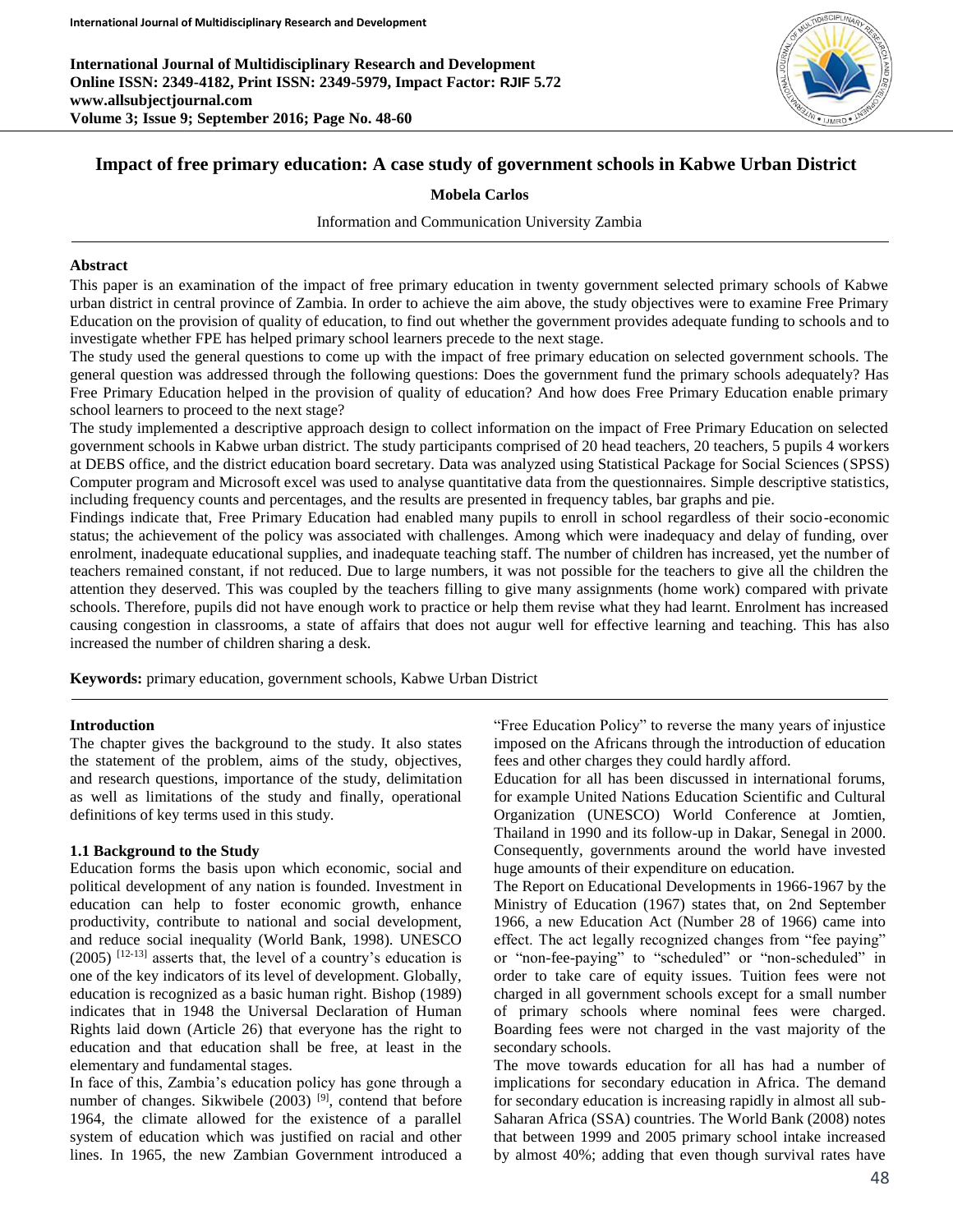remained stable so far, this still implies a very large increase in the number of primary school graduates that are seeking a place in secondary school. With increasing completion rates the number of primary school leavers could even triple by 2020 in many countries in SSA (Ledoux and Mingat, quoted in Verspoor, 2008b) [17]. This creates an enormous challenge for secondary education policy which needs to be designed not only to respond to inevitable rapid increase in demand for access but also to provide the quality of instruction necessary to ensure the supply of personnel with higher levels of education and training demanded by a growing and modernizing economy.

## **1.2 Statement of the Problem**

The Free Primary Education Policy (Grades 1-7) was pronounced in February 2002 by the President of the Republic of Zambia, late Dr. Levy P. Mwanawasa. This was followed up by a circular (ME/71/126 No.3; 2002 dated 15th March, 2002) from the Permanent Secretary in the Ministry of Education to all schools and education officers explaining what Free Primary Education entailed (MOE, 2003). Presently, much research has not been done on the impacts of Free Primary Education on government school, for this reason this study was conducted.

### **1.3 The aim**

The study is aimed at investigating the impact of free primary education in the selected government schools.

## **1.4 Objectives**

- 1. Find out whether the government provides adequate funding to schools.
- 2. To examine FPE on the provision of quality of education.
- 3. To investigate whether FPE has helped primary school learners proceed to the secondary school

## **1.5 Research Questions**

- 1. Does the government fund the primary schools adequately?
- 2. Has Free Primary Education helped in the provision of quality of education?
- 3. How does Free Primary Education enable primary school learners to proceed to the secondary school?

### **1.6 Significance of the study**

It's hoped that the outcomes of the study will help provided knowledge to various stakeholders that are providing education. On the other hand, it is also hoped that organization and donors would benefit from this study by strengthening their struggle for the call worldwide 'education for all. Finally, the study would be beneficial to other researchers and scholars who may find the study valuable to add to the existing body of knowledge. This would go a long way in forming the basis of their argument in the same research area.

### **1.7 Theoretical Framework**

The study will be based on Human capital theory: According to Psacharopoulos *et al*. (2004a), the Human Theory Capital has roots in the works of classical authors such as Adams Smith (1776) and Alfred Marshall (1890). The former concluded that 'a man educated at the expense of much labour and time may be compared to one of those expensive machines… and the work he learns to perform should replace to him the whole expense of his education Mincer (1958), Schultz (1961) and Backer (1975) postulate that time and money spent on education builds human capital hence one should be able to estimate the rate of return on such investment, in a way similar to investment in physical capital. Therefore, the introduction of Free Primary Education meant that the government want to invest in its citizens in order to develop. Government aimed at providing primary education to all children. Human capital theory holds that the well-being of a society is a function not only of the traditional stocks of financial capital, labour and natural resources but also of the knowledge and skills of individuals. This theory predicts that increased knowledge and skill will yield improved economic outcomes for both individuals and societies, especially in modern societies, where it is widely held that knowledge and skill convey a greater economic and social premium than in the past. There is evidence that human capital development is a strong influence on educational policy, with statements to this effect being found in the goal and mission statements of many educational agencies and jurisdictions. It is from this fact that, the theory will be used to access the impact of Free Primary Education in selected government primary schools in Kabwe urban.

#### **1.8 Operational Definition of terms**

**Access:** An opportunity or a right of a person to be in school **Completion Rate**: is the proportion of pupils who actually complete the education cycle. In this study it refers to the completion of seven years of Primary education cycle, from Grade 1 to 7.

**Disparities:** Lack of equality in the provision of school opportunities to the school age population.

**Dropout Rate:** The percentages of pupils or students who dropout from a given grade in a given school year

**Gross Enrollment Ratio:** Total enrolment as a percentage of the official school age population.

Literacy: The ability to read and write with comprehension, as well as to make simple arithmetical calculations basic cognitive skills enabling one to obtain and process information in a meaningful manner.

Net Enrolment Ratio: Enrolment of official age group expressed as a percentage of the corresponding population.

**Surge:** Sudden increase in value or number of pupils in a class or school in a given school year.

### **2. Literature Review**

This chapter will discuss the momentous of literature acknowledged on the impact of Free Primary Education on government schools. Besides that, it will present a review of available data on countries that have put into practice the Free Primary Education focusing on it impact on schools: areas of funding of schools, progression rate of the pupils to the next stage as well as on the quality of education.

### **2.1 Provision of Free Primary Education Worldwide**

At the 1990 Jomtien World Conference on Education for All (EFA), the development community established the achievement of universal basic education as a top priority. This was reconfirmed in 2000 at the World Education Forum in Dakar, Senegal, and at the United Nations Millennium Summit, where 189 nations and the international development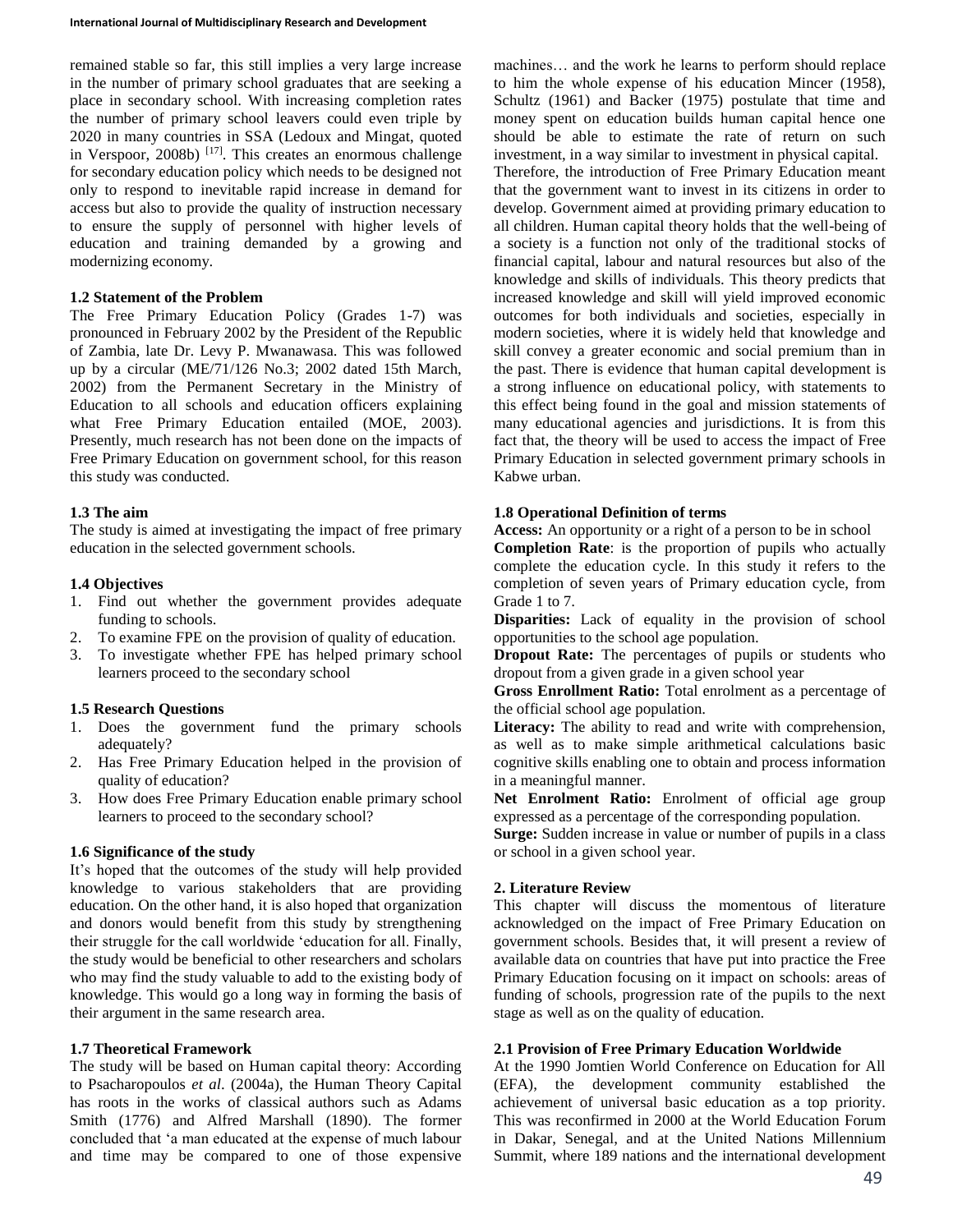community promised to guarantee universal basic education by 2015. Arising from this meeting, participants recognized that provision of education at that time was seriously deficient and it had to be made more relevant and qualitatively improved, as well as available. Henceforth, the declaration was made that basic education should be provided to all children (UNESCO Education for all 2009)<sup>[16]</sup>.

Worldwide statistic indicates that the costs of schooling inhibit school enrollment. Parents in Indonesia, China, the Solomon Islands, and many African countries cite user fees as a major obstacle to enrolling their children in school (Saroso 2005; Yardley 2005; Pacific News 2005) [21]. In 2001, parents and teachers in Tanzania said that non-payment of fees was the prime reason why children did not attend school (Oxfam 2007) [8]. Zambia's Central Statistics Office estimated that at least 45 percent of children who drop out of school did so because they could not pay school fees (Tembo and Ndhlovu 2005) [11] .

In order to provide education to all the children worldwide, handful of countries between 1960 and the early 1990s, embarked on the provision of free education. For instance Barbados, Botswana, Costa Rica, the Republic of Korea, Malaysia, Mauritius, Sri Lanka, and Zimbabwe were able to provide primary education without charging households for the cost of tuition (Mehrotra and Jolly 1997). Adding to this a number of European countries such as Norway, France, and Sweden and Finland, which recognized that education is fundamental human right provided free education (Norwegian Ministry of Education Research, 2005)<sup>[19]</sup>.

Furthermore, UNESCO Report  $(2009)$  <sup>[16]</sup> states that, Finland's main education objectives policy was to provide education to all citizens with education opportunities to access education irrespective of age, economic situation or gender. It is suffice to mention that, in the United States of America (USA) elementary schooling is free and compulsory to all children (World Education Services, 2004). In India, the Central government provides 80 percent of financing Free Primary Education, while the local states implement and provide the rest of financing (Government of India, 1994).

# **2.2 Free Primary Education in Africa**

Literature has revealed that a number of countries in Africa have introduced the Free Education Policy at Basic School levels (UNESCO, 2003a)  $[12]$  As alluded to, these African countries that have introduced Free Education Policy recognized the many implications of reducing the cost of education to parents, reacting to the enrollment surge and the provision of quality education (Kaulule, 2006).



**Fig 1:** Countries that have put into practice Free Primary Education in Africa

Free education in African started with School Fee Abolition Initiative (SFAI). Whose main theme was to seek for acceleration of progress towards quality education for all children by supporting policies that remove cost barriers, preventing parents from enrolling and maintaining their children at school? In Ghana, for example, primary school fees were first abolished in 1961; whereas in Kenya and Tanzania, fee abolition policies were introduced in 1974. These policies had a significant impact on enrollment and resulted in rapid gains toward the goal of universal primary education (UPE). This suggests that the inability to pay for schooling is indeed a major obstacle to education for the poor and other disadvantaged groups such as girls, orphans, and disabled children. In 2004, South Africa outlawed fees for the two poorest quintiles. Most countries that eliminated school fees experienced a jump in gross primary enrollment, ranging from 5 percent in Zambia to 68 percent in Uganda. In 1994, Malawi eliminated school fees. By the next year, gross primary enrollment increased from 89 to 133 percent. In the case of Kenya, the elimination of fees resulted in 1.2 million additional students entering the school system.

The authentication from countries that have eliminated school fees shows that free education policies have been successful in reaching poor and marginalized populations. Enrollment rates grew quickest among the poor in Cambodia, Uganda, Malawi and Zambia with the removal of fees. For example, enrollment rates in Uganda grew quicker among the poor than the nonpoor after the government abolished school fees, thus narrowing the enrollment gap between the two groups from a 36 percentage point difference in 1992 to 11 percentage points in 1997 (Deininger 2003).

# **2.3 Free Primary Education in Zambia**

Zambia like any other country following this free education policy holds fast to the call by the world organizations that had been insisting on Education for All. One of the principles for the development of education systems in Zambia is for the government to enhance equity by eliminating sources of educational disadvantages such as gender, physical, social or economic factors (MOE, 1996). Zambia's free primary Education (FPE) was declared and instantaneously introduced in 2002. This means that education would be free for all pupils from grades  $1 - 7$ . All user fees were abolished, and uniforms were no longer compulsory. The introduction of FPE was supported by Zambia's 2002 Poverty Reduction Strategy Paper (PRSP), which outlined the elimination of user fees for basic education as a way to reduce poverty (Government of the Republic of Zambia, 2002). The 2003-2007 Strategy Plans for Education also called for the abolition of schools fees (MOE, 2003). WWW. State House Gov. Zm 28<sup>th</sup> March, 2009 stipulated that the government introduced FPE in order to increase access for poor members of various communities to access basic education.

Studies by Mulenga Mambwe (2010) indicates that, the introduction of free basic education (FBE) in Zambia in 2002 during the Basic Educational Sub-sector Investment Programme (BESSIP), significantly improved access to primary education, especially after declining enrolments in the 1990s. Furthermore, Mulenga Mambwe (2010) articulated that, the Zambian government's decision to introduce free primary education arose from the three main principles of the ministry of education, quoting MOE (1996) he has mentioned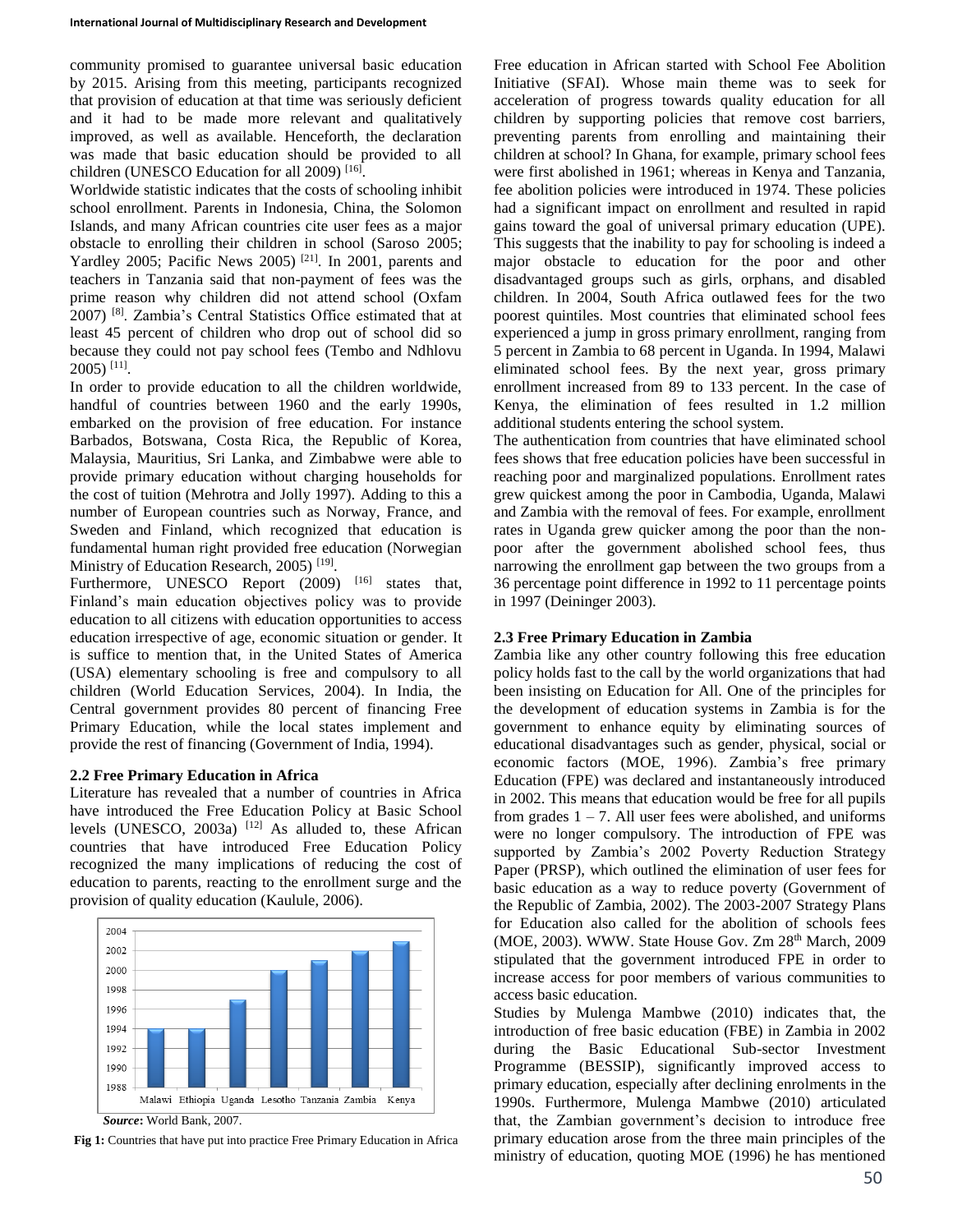them has protecting the right of individuals, to promote the social economic well-being of all citizen and to achieve a good quality of life for every citizen. The FPE has been received with mixed feelings from different sections of the society. While some have expressed feelings of discontentment, failure, betrayal among others, many low income members of the population view it as a God sent opportunity (Onyango, 2003). It is one of the indivisible, inalienable and plainly speaking, one of the most basic of all the rights.

# **2.4 Enrolment rate due to Free Primary Education**

A study by Manzo (2006) concealed that the introduction of free primary education in some Sub-Sahara African countries led to an increase in enrolment such that classrooms in government primary schools were filled beyond normal capacity. In some countries including Malawi and Uganda, the introduction of free primary education has had an enormous effect. In Uganda, enrolment increased from 2.6million to 5.3million pupils in 1997 (IOB, 2008)<sup>[1]</sup>. While in Malawi, Primary school enrolment increased from 1.6million pupils in 1993 to over 3 million after the introduction of free primary education (Mwansa *et al.*, 2004 in IOB, 2008)<sup>[1]</sup>. Copious pupils who had left school because their parents could no longer afford the schools fees, return after the execution of FPE.

Prior to the preface of Free Basic Education, the rate of school dropouts kept on increasing because the majority could not pay user fees. This is because about 80% of the population lived below the poverty datum line (Chengo and Musonda, 2005). National estimates indicate that in 2000, over 570 000 or 30% of school-age population were not in regular schools. By 2003, this number decreased to 480 000 or 23.4 %. With the coming of community schools, the number reduced further to 340 000 or 16.6% of the school age children (MOE, 2004). Additionally, as years progressed, the Government of the Republic of Zambia (2011:94) states that, "Pupil school enrolment increased to 3.6 million in 2009 as compared to 2.9 million in 2005 for basic education." Net Enrolment Ratio increased from 93% in 2005 to 97% in 2009, while the Gender Parity Index (GPI) improved from 0.95 in 2005 to 0.99 in 2009 indicating an insignificant GPI of 0.04.

In Zambia 2005 statistics from the Ministry of education indicate that in 2005, a total of 444,300 pupils enrolled in grade 1 out of which 225,231 were females and 219,069 were males. It was reported that there was an increase of 16.7% in enrolment from 2004 to 2005 (MOE, 2006). Additionally a report by the ministry of Commerce, Trade and Industry MCTI, 2007), documented a rise in gross enrolment ratio for basic education from 75.1% in 2000 to 104.6% in 2005. In 2001, the gross primary enrolment rate was 78.7%, and the net primary rate was 66.0%.

Relatively, data between 2000 and 2014, the overall indication is that Zambia's education sector has experienced noticeable improvements. Since 2002, when the government announced the Free Primary Education (FPE) Policy, the MESVTEE has registered over 1.2 million more learners, growing Zambia's net enrolment from 71 per cent in 1999 to over 97 per cent in 2013.

The FPE policy directed heads of primary schools not to charge any kind of fees in recognition of various economic challenges facing the general population especially in rural areas. This was further compounded by the escalating numbers of orphans due to HIV/AIDS related deaths. The policy directive also barred schools from denying children from attending school on account of not having a uniform. For children that had dropped out of the education system, the FPE directed that schools invite them back with no questions asked. This requirement is fully articulated under the MESVTEE's Re-Entry Policy which encourages girls especially, to return to school in the event of falling pregnant (Central Statistical Office: 2012: 27).

Musonda (2010) mention that in Sub-Sahara Africa, access to education is reported to be 100%, but the problem still remains with those accessing it reaching the last grade (UNESCO, 2006) [15] .

Furthermore, MDG Progress Report (2013:22) indicates that, Primary school net enrolment: Zambia has made steady progress on primary school enrolment, which has increased from 80 percent in 1990 to 93.7 percent in 2010. The improvement is linked to several factors such as development of education infrastructure and introduction of free education.

Additionally, Duncan *et al*, 2003) contend that, Due to this rise in enrolment, the grants could not purchase critical resources needed for effective teaching and learning. Moreover, the grants were often and are still not released on time and are inadequate. It is from this background that in 2003, the Ministry of Education developed a new allocation scheme which took school size into account. Mwansa *et al*, (2004:38). Affirms that "The largest schools (Grades 1 and 2) received 3 million kwacha (US \$600), whereas smaller schools (Grades 3, 4 and 5) and Community Schools received 2.6 million kwacha (US \$520) per quarter"

Despite this step, for many schools, the grants were still not sufficient enough to meet the overwhelming needs and several schools reacted by raising PTA fees at the upper basic school level (Grades 8and 9). Moreover, IOB, (2008:68) [1] asserts that, "The pupil teacher ratio increased from 49:1 between 2002 and 2003 to 57:1 in 2005" In some cases, there was congestion in classrooms with an average number of 77 pupils per class. The pupil book ratio rose to 18:1 and six pupils could share a desk and in extreme cases eleven children could use one desk (Chengo and Musonda, 2005). Additionally, grants could not meet costs for utility services like water, electricity and security. To make matters worse, many schools were not decided on what type of fundraising ventures to embark on to raise additional funds. The pupil performance in numeracy and literacy was and is still poor with only 33% pass rate due to overcrowding.

MOE, (2011a) mentioned that, during the year 2010, 341,326 (182,320 boys and 159,006) registered for Grade Seven Examinations. Out of this number, only 42% performed better while 58% did not do well. It was noted with concern that 34,621 pupils (17,700 boys and 16,921 girls) were recorded to be absent during the examination giving a national percentage of 10.14%.

A study by World Bank, (2006) stipulate that, some of the contributing factors to the poor performance and absenteeism at basic level were, delayed disbursement of funds, inadequate teaching and learning materials and desks, reduced pupil teacher contact time, inadequate funding for bursary support to meet ever increasing demand due to increase in the number of orphans and vulnerable children and continued existence of classroom congestion due to limited infrastructure and this has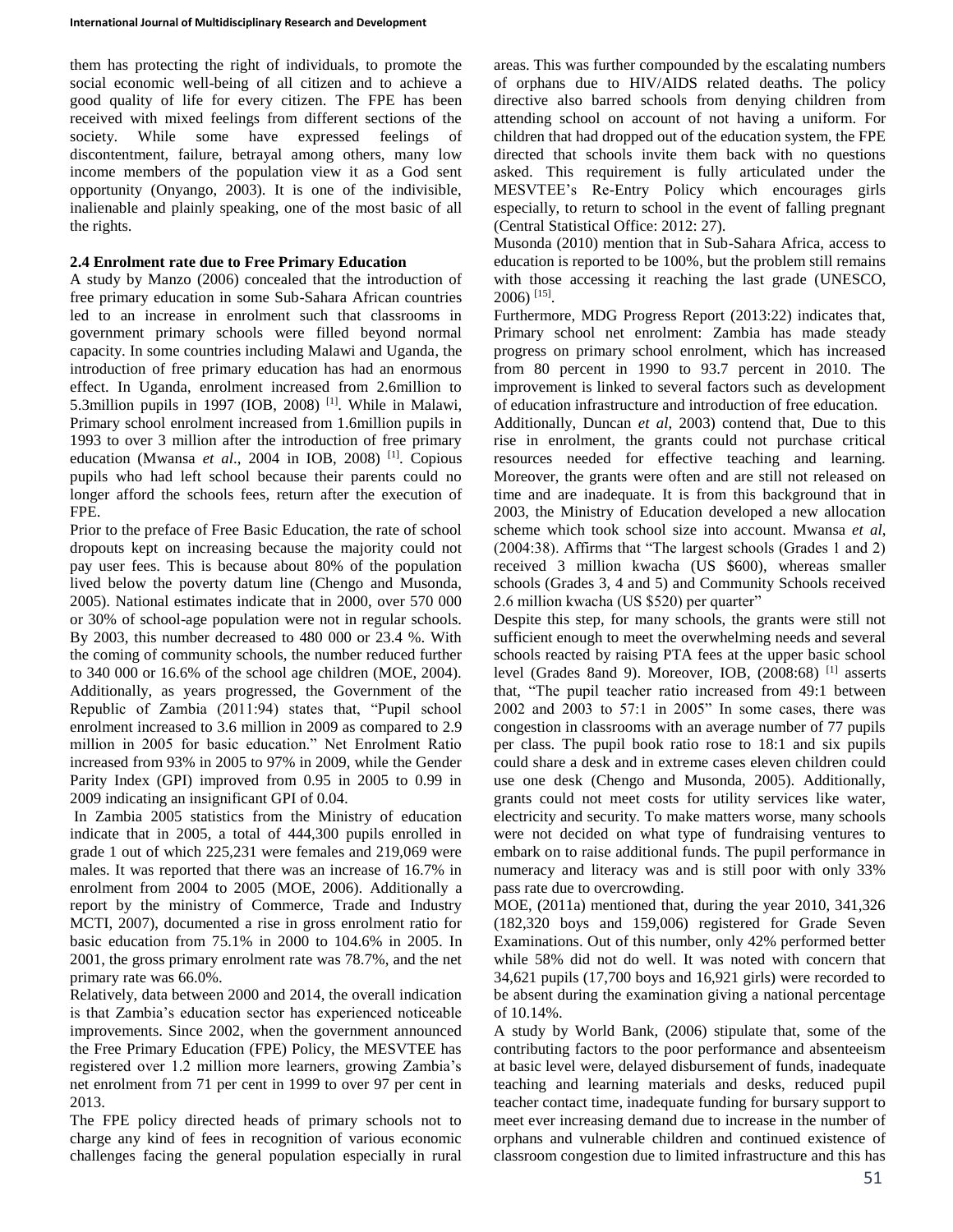continued to compromise the quality of education, leading to poor quality being seen as a major challenge facing Zambia in education.

# **2.5 Completion rate of grade 1-7**

Study by Mulenga Mambwe (2010) states that, completion rate are said to have increased over the period since independence until late 1970s after the introduction of PAT funds (MOE, Boards, 2005). Nevertheless, the country witnessed a decrease in completion rate from the year 1988. An example of decline in completion rates was between 1988 and 1994. Overall, only 79% of those who entered grade 1 in 1988 reached grade 7 in 1994 (MOE, 1996). The completion rate is reported to have decreased further between 1996 and 1998 with an increase in school dropout (MOE, 2000).

Kelly  $(1994)$  has reported that, the introduction of cost – sharing bought about a severe decline in school participation, for example, completion rates went down from 100% in the mid-1980s to 75% in 1990s. About 10-15% of the final year pupils (grade 7) were unable to sit for examination because of inability to raise the prescribe fees. Furthermore, Kelly as distinguished that the problem of low demand for primary education in both urban and rural areas reaching alarming proportions around mid-1980 and early grade actually completed grade 7. Some of example were as Mbangatu in 1986 school in Western Province recorded that out of 108 children, who entered grade 1 in 1986, only 61 completed grade 7.

The aggregate net primary school enrolment in Africa rose from 64 per cent in 2000 to 87 per cent in 2010 in the 29

countries with available data. Excluding North Africa, enrolment rose markedly from 58 per cent to 76 per cent over the same period, an annual increase of 1.5 percentage points, which is considerable given the high population growth in Africa (UN, 2012). For North Africa, enrolment rose from 88 per cent in 2000 to 96 per cent in 2010, reflecting a 10 percentage point narrowing in the difference between that region and the rest of Africa. Even so, progress varies widely across African countries.

The completion rates of the full primary cycle in most countries in Sub-Sahara Africa are between 60 to 70 percent (DFID, 2001). Additionally, a report from the world Bank on Education for All indicates that one third of all children enrolled fail to complete their education through grade 7 in many developing countries, less than 60% of primary school pupils who enroll in first grade reach the last grade of schooling (World Bank, 2007). UNESCO (2005)<sup>[13]</sup> recorded that despite an increase in the number of children going to school today, many are not to go beyond grade 5 of primary. However, Zambia has made progress in boosting primary school completion rates. The proportion of pupils reaching Grade 7 has increased from 64 percent in 1990 to 90.9 percent in 2010. Disaggregation by sex shows that the improvement in the same period was higher for girls (32.6 percentage points) than for boys (19.8 percentage points). This was partly on account of the Programme for Advancement of Girls' Education and the re-entry policy. The latter may by now be showing a positive, albeit minor, impact MDG Progress Report (2010:23).

**Table 1:** Shows pupils reaching grade 7 in percentages

|                             | <b>Primary School Net Enrolment %</b> |      |             |      |      |      |      |      |      |       |
|-----------------------------|---------------------------------------|------|-------------|------|------|------|------|------|------|-------|
|                             | 1990                                  | 2000 | <b>2001</b> | 2002 | 2003 | 2004 | 2005 | 2006 | 2006 | 2009  |
| Total                       | 80                                    | 71.1 | 76.6        | 77.7 | 81.3 | 85.1 | 95.6 | 97   | 97   | 102   |
| Girls                       | 69                                    | 69.6 | 75.3        | 76.4 | 82.4 | 84.6 | 95.8 | 98   | 98   | 104.6 |
| <b>Boys</b>                 | 71                                    | 72.7 | 77.8        | 78.8 | 81.3 | 85.6 | 95.3 | 96   | 96   | 103.6 |
| <b>Course</b> : UNESCO 2007 |                                       |      |             |      |      |      |      |      |      |       |

*Source***:** UNESCO 2007

Zambia made significant progress towards the realization of universal primary education by 2015 and the elimination of gender disparity in primary education. Enrolments rose by over 1,500,000 learners at Basic School level between 2002 and 2010 and the proportion of females enrolled at that level was close to 50 percent. In addition, the completion rate at Basic School level was over 90 percent. However, gender parity in secondary schools and tertiary institutions remained a challenge between 2002 and 2010. A completion rate for Grade Seven, however, has significantly improved due to the introduction of free Basic education and the removal of cut-off points. At Grade 9 it also increased from 35.3 percent to 52.7 percent between 2002 and 2009. Although the rate was quite low, this was a significant increase considering that the rate rose by 17.4 percentage points. The completion rate for girls, however, slightly lagged behind that for boys. The completion rate for Grade 12 also improved (Zambia Education Sector Plan 2010-2015). Education is a major factor in enhancing a country's social and economic development as it aids in fighting against poverty and hunger. Since 1990, the percentage of pupils reaching Grade 7 has improved from 64% to 85.2% although literacy rates have shown a decline from

75% in 1990 to 70% in 2004. The potential for achieving Universal Primary Education for boys and girls by 2015 exists especially when it is considered that the rate increased by almost 10 percentage points (from 73% to 82.2%) in one year (2003 to 2004).

# **2.6 FPE has increased access to primary education**

Zambia has made substantial progress in developing its basic education system in recent years. With the framework for accelerated growth in primary education enrollment set by the Basic Education Sub-Sector Investment Program (BESSIP) (1999-2002), a policy abolishing school fees for Grades 1-7 was established in 2002 and operationalized by the 2003-2007 Ministry of Education Strategic Plan. Access improved rapidly for economically disadvantaged students, and net enrollment increased from 74 percent in 2002 to 97 percent in 2007. Investments in school construction and teacher training were instrumental in increasing access, and increases in the number and quality of school facilities coupled with investments in textbooks helped maintain the quality of learning outcomes during the expansion period. Work has continued through Zambia's Education Sector National Implementation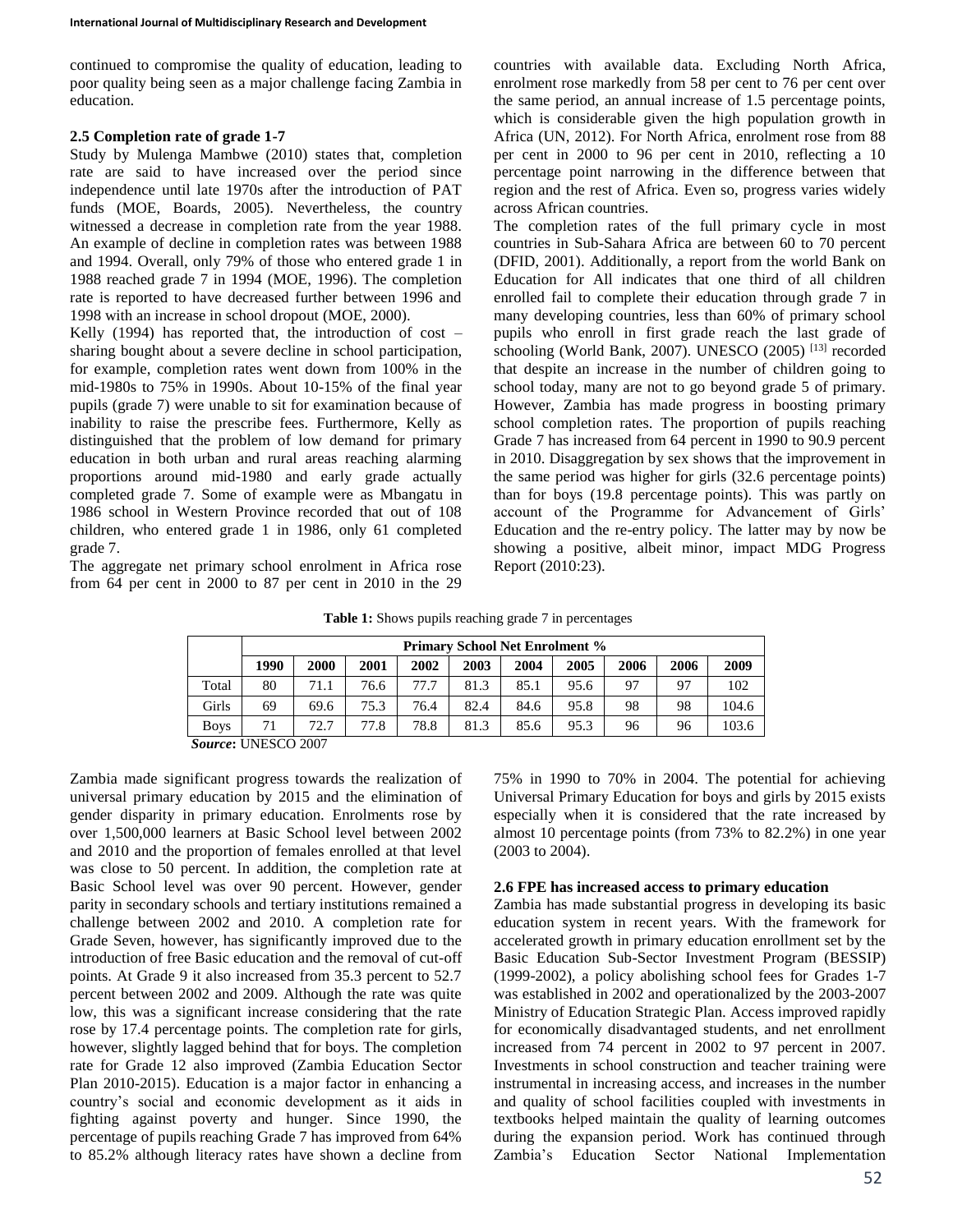Framework II (2008- 2010) and National Implementation Framework III (2011-2015). Pooling external assistance through a Sector Wide Approach (SWAP) originally established during the implementation of BESSIP, the government has controlled financing of the education sector while donors have participated in program management with the opportunity to target and/or manage their own funding for specific components. While the SWAP has been useful in garnering and coordinating external as well as domestic finances for education (education as part of Zambia's national budget increased from 16 percent in 2006 to 20 percent in 2010), ODA to education in Zambia has been in decline. Total ODA to education in Zambia decreased by 26 percent from 2006 to 2011 (\$71.2 million to \$52.6 million). Basic education has born a disproportionate share of this cut, suffering a 43 percent reduction over the same period (\$21.5 million to \$12.4 million) (Republic of Zambia Ministry of Education, 2010).

While the World Bank was integral in establishing Zambia's education SWAp and has been an active partner, IDA support to basic education in Zambia has been minimal. Since 2000, IDA has committed a total of \$14.8 million to Zambia's basic education system: \$9.2 million in 2000 through the Social Investment Fund (14 percent of the total project commitment) and \$5.6 million in the Emergency Drought Recovery Project (11 percent of the total project commitment). IDA currently has active projects in Zambia worth a total value of \$503.2 million, two-thirds of which is dedicated to agriculture and transportation. Meanwhile, 184,000 children were still failing to benefit from a basic education in 2010.

One of the three major principles that captured the underlining spirit of the Education for All (EFA) objectives in Zambia relates to access, which emphasized commitment to universal provision of opportunities for a defined minimum level of education. Although this principle is centrally concerned with opportunities for the school-age population, it also embraced provision for the adult population, which in the earlier years, did not have access to such opportunities. The Living Conditions Monitoring Survey of 1998 had found a Net Enrolment Ratio (NER) of 68% among children aged 7-13 (the age group for primary education, Grades 1-7). In 2004, enrolment in Grades 1-7 increased by 39%, while enrolment in Grades 1-9 increased by 40%. During a period when the school-age population was estimated to have been growing by 2% annually, enrolment was increasing by about 9%. The rapid growth in enrolment is primarily on account of the policy of Free Education at Grades 1-7 (introduced in 2002), supported by the completion of about 900 new classrooms each year at new and existing schools. Although 7 years old is the official age of entry into Grade 1, many Zambian children enter at age 8 or older. The profile of Age-Specific Enrolment Rates1 in 2004 peaks at ages 9-12, when 96% of Zambian children were enrolled in schools. It may, therefore, be concluded that entry into the education system is now close to being universal (UNESCO, 2007)

# **2.7 Government funding for education**

There is some evidence that governments that have eliminated user fees have attempted to fund such policies through increased spending on education. In Malawi, education spending rose from 13 percent of the total government budget in 1994/1995 (3.5 percent of GDP) to 20 percent in 1997/1998 (4.7 percent of GDP). The share of recurrent resources going to primary education rose from approximately 50 percent in 1993/1994 to around 60 percent in 1990/2000 (World Bank 2002c). As gross enrollments doubled over the decade, per pupil spending on primary education in real terms also increased. Specifically, real unit costs at the primary and secondary level increased, implying large increases in real public education expenditures, and the increases appeared to have been captured disproportionately by the poorer income groups in Malawi (World Bank 2002c). It is suffice to say that, the budg*et al*location to education in Zambia is the lowest in the sub-region. In 2001, just over 20% of the total budget was allocated to education compared to 25% - 30% in other countries (MOE, 2003). On the overall, education allocation as a proportion of GDP increased from 2.3% to an estimated allocation of 4.1% in 2002, this included external funding (MOE, 2003:18). In the 2011 budget, the estimated allocation to education slightly went up to about 6% but even then, this is below as compared to the overwhelming needs of these schools. This indicates difficulties in the operation of the schools to date.

Study by Museba Robert Ellison (2012) shows that, the Gross Enrolment Ratio for grades 1-9 rose from 75.1% in 2000 to 104.6% in 2005 while the Net Enrolment Ratio rose to 92.3% from 68.1% in 2000 due to the introduction of FBE. However, this development does not correspond to the high schools, which was only 21.5% meaning that less than 30% of children that should access to high schools education had no such opportunity (Ministry of Science, Technology and Vocational Training, 2009). Again, it is noted with dismay that whereas Zambia was successful in improving access to education, the quality of education, as measured by test and examination results is still poor. The weaknesses are related to severe underfunding, large differences in pupil teacher ratio and pupil classroom ratio that exist between and within schools (IOB, 2008) [1]. Pupil teacher ratios are considerably higher in remote rural areas. Enrolment rates are higher in the highest wealth quintiles and the wealthiest regions.

As alluded to, the elimination of fees for primary schooling in Uganda was also accompanied by restructuring of education expenditures. Education expenditures grew from 16.4 percent of the national, discretionary, recurrent budget in 1996 to about 30 percent in 2000 (Uganda Ministry of Finance, Planning and Economic Development, n. d.). Spending on primary education increased from less than 40 percent of the overall education budget throughout the early 1990s to about 70 percent in 1997/98 to present. Funds for construction and maintenance grew to six times their previous levels (Deininger 2003). Per student government expenditures on primary education in Cameroon rose by 114 percent, from CFAF 21,000 in 1995 to CFAF 45,000 in 2001.17 In Tanzania, 29,922 new classrooms were built between 2002 and 2004, with the support of communities using development grants. Total expenditures for education in Tanzania more than doubled between 1998 and 2002 (World Bank 2005a)  $[19]$ . Zambia's government proposed to increase budgetary contributions to the education sector to at least 20.5 percent in 2000; by 2005, public education expenditures accounted for 24.1 percent of total government spending. Lastly, in Cambodia, between 1996 and 2003, direct government spending on education rose from US\$31 million to US\$75.8 million and represented 19.1 percent of the total government recurrent budget by 2004. A large proportion of the increase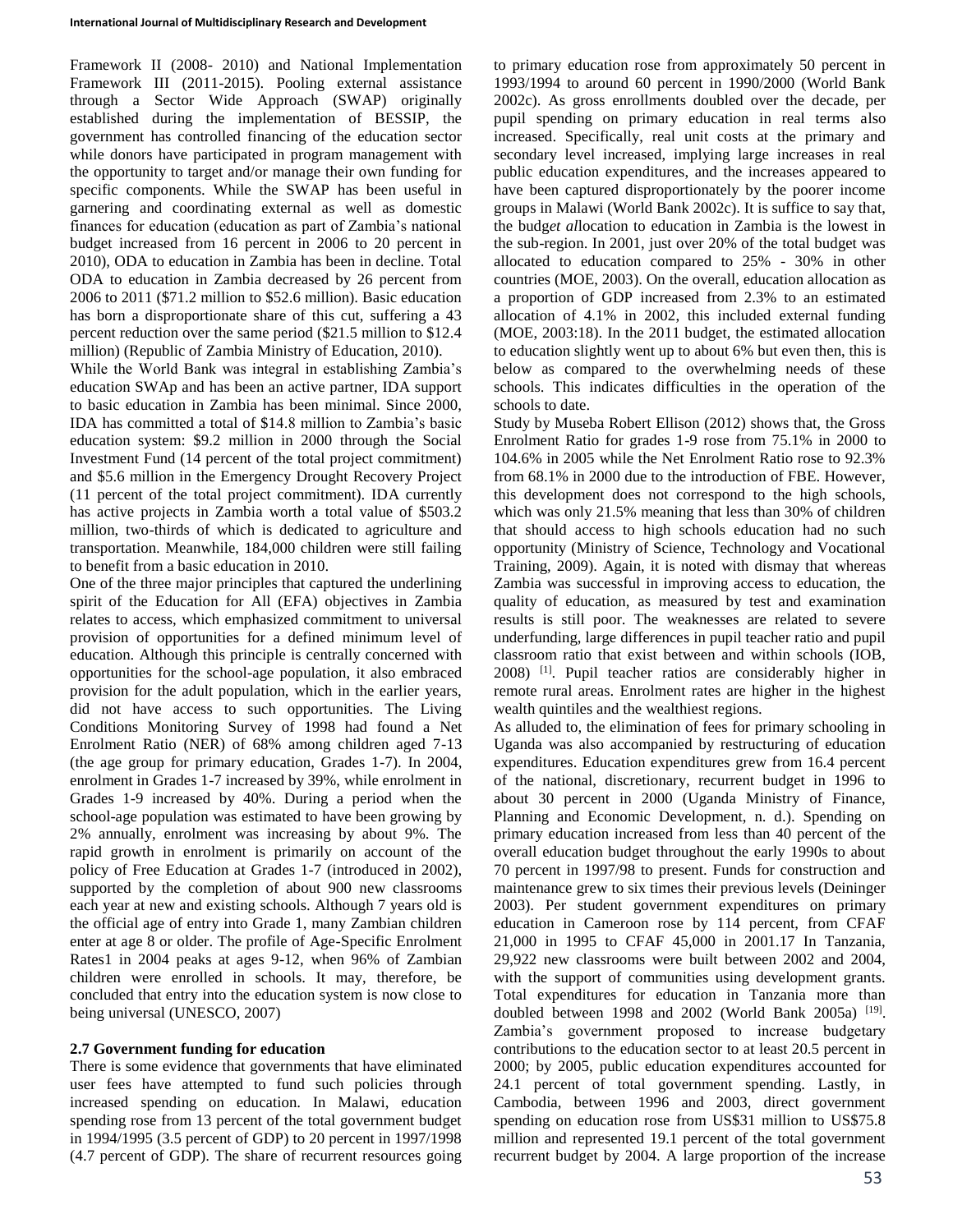was funneled to the non-wage recurrent sector. In particular, the government used the largest proportion of non-wage funds to finance the Priority Action Program (PAP), which was designed to raise enrollment among children in grades 1-9 by reducing school costs for the poorest families (World Bank 2005g)<sup>[19]</sup>.

According to Orlosky (1984), adequacy of finance and its effective management determines the way the school is managed and whether or not the school will meet its objectives. If finances from the government are not adequate, then the schools are not able to procure all the necessary goods and services needed to meet their objectives. Similarly, the government is expected to ensure that funds are released to schools in time. The head teacher's role in financial management includes budgeting, accounting and internal auditing The Gross Enrolment Ratio for grades 1-9 rose from 75.1% in 2000 to 104.6% in 2005 while the Net Enrolment Ratio rose to 92.3% from 68.1% in 2000 due to the introduction of FBE. However, this development does not correspond to the high schools, which was only 21.5% meaning that less than 30% of children that should access to high schools education had no such opportunity (Ministry of Science, Technology and Vocational Training, 2009). Again, it is noted with dismay that whereas Zambia was successful in improving access to education, the quality of education, as measured by test and examination results is still poor. The weaknesses are related to severe underfunding, large differences in pupil teacher ratio and pupil classroom ratio that exist between and within schools (IOB, 2008)<sup>[1]</sup>. Pupil teacher ratios are considerably higher in remote rural areas. Enrolment rates are higher in the highest wealth quintiles and the wealthiest regions.

A new study on Education has called on the Zambian government to do more to ensure more resources are allocated to education in view of erratic donor funding to the sector. The study entitled "Zambia: Effective delivery of public services" by Africa Governance Monitoring and Advocacy Project (AfriMAP) says the level of funding for the Zambian education sector significantly explains poor sector performance in terms of both access and service delivery in quality. The report contends that although budg*et al*location to the education sector has risen over the years from 17% in 2008 to 25% in 2010, this is still not enough. It cites major challenges faced by the sector as poor planning and implementation. The study also calls on the government to focus on reducing the pupil-teacher ratio, which has impacted negatively on quality education, and improve the conditions of service for teachers. It further calls on government to overcome issues of planning and capacity management of education delivery, which it says has affected the ministry's ability to consolidate any gains made in the past and address future challenges. A strategic plan was finalized in 2003, facilitating the appropriate integration of the whole education sector. Work begun on a PRSP, provided the necessary, if belated, impetus for this plan. During the 1990s, the numbers of teachers had declined, due both to HIV/AIDS, as well as a policy of not recruiting untrained teachers. Concomitantly, pupil teacher ratios had worsened, official school-going ages.

In 2000, 27% of total education expenditure was externally financed. It is still too early to judge the long term impact of the introduction of FPE in Zambia. However, there is concern that the quality of education does not deteriorate as greater access is afforded. Teacher attrition has been considerable, estimated at about 5% per year and whilst untrained teachers are not being hired in the Government schools, community schools have relied primarily on unqualified teachers. The graduates of the new Zambia Teacher Education Course (ZATEC) programme under BESSIP should produce sufficient numbers of teachers of newly qualified teachers, however. Efforts are being made to overcome the critical shortage of educational materials particularly a shortage of textbooks. Whilst reliance on parents to fund these costs has moved to Government, parents are still required to contribute to the schools' physical infrastructure and their maintenance. As access expands, the balancing act for Government will become trickier, as it will need to meet parental demands for quality whilst intake improves. Part of this challenge will be met by integrating into the basic school curriculum provision for the development by children of the skills that will enable them to contribute to society, to have access to formal and non-formal employment opportunities, and to be able to continue learning through life. Whether the targets are met for reduced repetition and drop out, and increased learning will be telling.

# **2.8 Do free primary education help in delivery of quality of education**

The policy of Free Primary Education (FPE) has seen a tremendous increase in enrolment of school-going children from 5 million in January 2003 to 7.2 million in May 2003 and to 8 million by May 2009 (World Bank Report, 2009)<sup>[20]</sup>. This rapid increase in numbers of pupils has created constraints and challenges to successful implementation of FPE in Kenya thereby compromising the quality of education.

# **3. Methodology**

This chapter presents the methodology which was used in the study. It discuss the research design, target population, sample size and sampling techniques, research instruments, data collection procedure, data analysis and the ethical issues.

# **3.1 Location of the study area**

This part of the research report provides descriptive data on geographical location of Kabwe urban.

# **3.2 Geographical location of Kabwe district**

The study was conducted in Kabwe district urban centre of Central province. Twenty government schools were sampled. Kabwe is situated in the Central Province of Zambia, about 138 kilometers north of the nation's capital, Lusaka. It further lies in the mid veld with average altitude of 1207 meters, located between latitude 14º 27΄ South and longitude 28º 27΄ East on central plateau. It has an annual average temperature of 20.2º with the monthly average temperature of the hottest at 26.8º while the lowest monthly average temperature at 14.2º. The average total annual rainfall is 966 millimeters (KMC, 2010**).** Kabwe district was born and grew out of the discovery of lead. The Kabwe mine site occupies approximately 3 km² and is situated south of Kabwe town. The official census in 2010 records a population of 202,914 people in Kabwe**.**  However, it is believed that the number is closer to 300,000, with informal settlements that are not captured on the census (Census official report, 2010)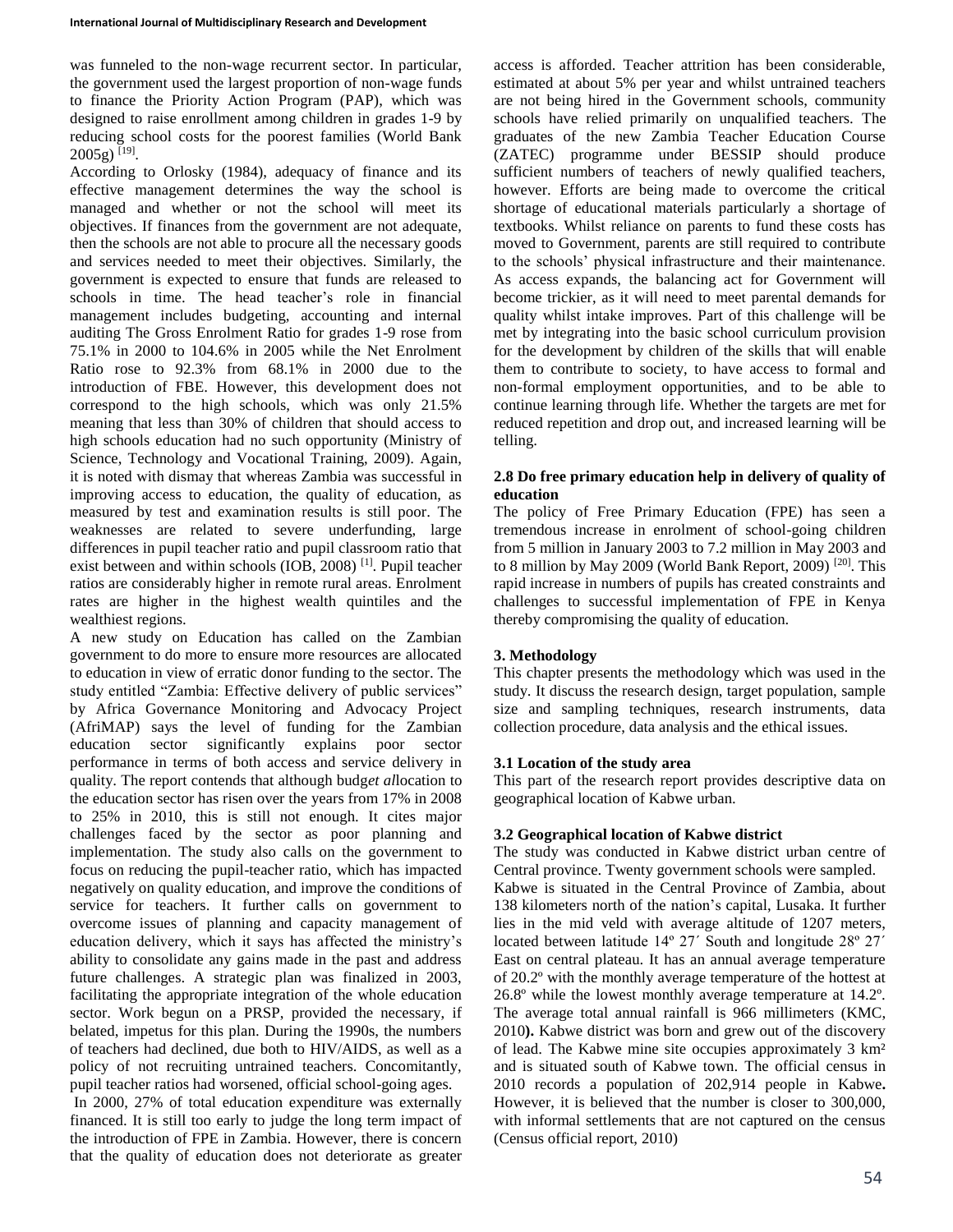

**Fig 2:** Location map of Kabwe district.

#### **3.2 Research design**

The study made use of descriptive survey research design. Kerlinger (1975)<sup>[3]</sup> affirms that descriptive studies are not only restricted to fact findings, but may equally lead to formulation of important principles of knowledge and coming up with solutions to significant problems. Equally quantitative method is said to be qualitative because several researchers advocate combining the two methods not only for the purpose of triangulation but also for the purpose of drawing from the strength of both methods since both have their own strengths and weaknesses.

#### **3.3 Target population**

The target population included teachers, pupils, head teachers, staff officers in the Ministry of General Education in government primary schools and the district education Board secretary of Kabwe district.

#### **3.4 Sample size**

A sample is a small portion of a target population. Sampling means selecting a given number of subjects from a defined population as representative of that population, (Orodho, 2002). From the population frame the required number of subjects, respondents, elements or institutions will be selected in order to make a sample size. There are 113 schools in Kabwe district. Out of 113 schools only twenty primary schools were sampled randomly. The schools include Buseko primary, Ngungu basic school, mtishede, lunganga, Natuseko, mukobeko, Kamuchanga,Nakoli,Kasanda malombe, kantondo, Makululu, Kwashi, Benkafupi, Mine primary, Kuunika, Arteco, Mpima Prisons, St mary's, Neemtree, Kangomba, basic school and Chindwin. Out of this sample 20 head teachers were purposively selected including pupils and

teachers from each school and were expected to give relevant information concerning the impact of free primary education in their school, others include four 'officials at district education board secretary's office and the District education board secretary were selected purposively as well giving us a total of fifty respondent. The sample size was choose due to the fact that the study was being carried out during the time of national examinations and it was during the time when the pupils were writing end of term test at the same time the research was denied leave making it difficult for the researcher to maximums on the distance, time as well as trying to cut down on the cost part of it.

#### **3.5 Sampling techniques.**

Both simple random and purposive sampling techniques were used to come up with the sample size of fifty respondents: twenty head teachers, twenty teachers, and four education staff and the district education board secretary. Questionnaires and an interview schedule were used to provide the needed data. The data collected were analyzed using descriptive statistics. The independent variable for the study will be impact of free primary education while the dependent variable is government schools. Random sampling and purposive methods was used to help target a group which is suitable to bring out rich information related to the central issue being studied for indepth analysis (Black, 1999; Kombo and Tromp, 2009). White (2003), has stated that, simple random technique is a selection technique that provides each population element an equal chance of being included in the sample. Random sampling ensured that all individuals from the defined population had equal and independent chance of being selected as a member of the sample and it provided more precise estimates (Mugenda and Mugenda 1999)  $[4, 7]$ . Head teacher, teachers,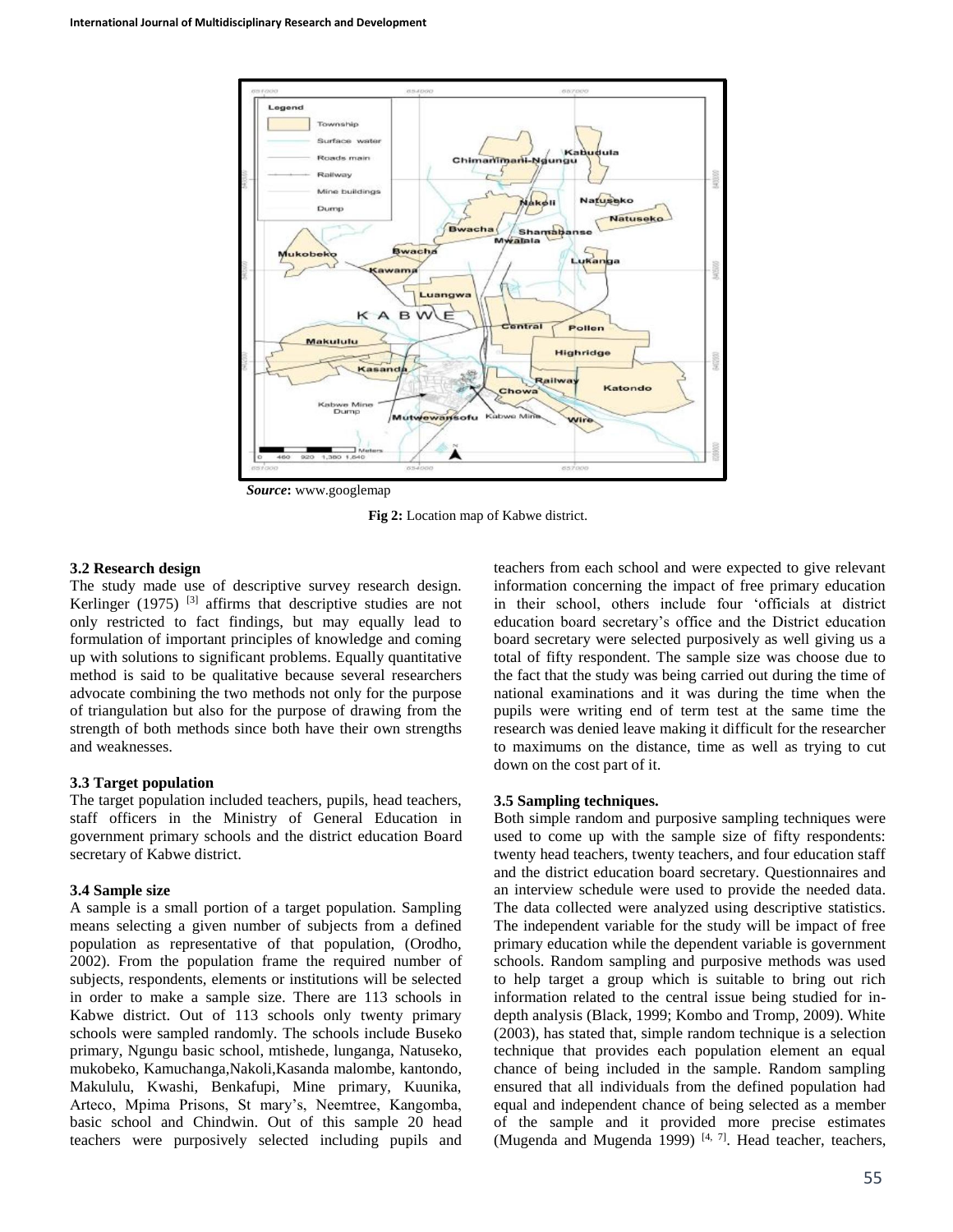District education Board Secretary, pupils and staff at DEBs office were purposively selected and interviewed by the researcher to identify impact of FPE. According to Kathuri and Pals  $(1993)$  <sup>[2]</sup>, in purposive sampling the researcher's judgment will be used to select those respondents who best met the purposes of the study. Kombo and Tromp (2006: 82) affirms that, "the power of purposive sampling lies in selecting participants who will provide the richest information for in-depth analysis related to the central issue being studied.

## **3.6 Instruments for data collection**

In view of the fact that the study is intended to be a descriptive survey, both quantitative and qualitative data were collected. The investigator used an open ended questionnaires as the primary data collection instruments**.** According to Bell, (1993), a self-administered questionnaire is the only way to elicit self-report on people's opinion, attitudes, beliefs and values. The questionnaire was designed to give a brief introduction of respondents. Therefore, three instruments were engaged in data collection for the study. The questionnaire was divided into sections representing the various variables adopted for study. Each section of the chosen study included closed structured and open ended questions which sought the views, opinion, and attitude from the respondent which might not have been captured. Furthermore, in order to collect equitable data, books, official records and reports for the District were consulted as well.

# **3.7 Data collection procedure**

The researcher personally administers the questionnaire to the respondents. The selected schools were visited and the questionnaires were administered to the respondents. The respondents were assured that strict confidentiality was maintained in dealing with the responses. The interviews were used to get opinions from the stated respondents on the impact of Free Primary Education on government schools. Secondary data were obtained from official records, reports, internet, dissertations, books available in the libraries and journals.

# **3.8 Data analysis**

The research findings required both qualitative and quantitative analysis. Quantitative analysis entails analyzing numbers about a situation by choosing specific aspects of that situation**.** Descriptive statistics was used to analyze the quantitative data obtained. The statistics were used to include frequency counts, means and percentages. The Statistical Package for Social Sciences (SPSS) Computer program for analysis and Microsoft excel was used to analyse quantitative data from the questionnaires. The results of data analysis are presented using frequency distribution tables, bar graphs and pie charts.

## **3.9 Ethical consideration**

To make collection of data easier as per obligation in research, consent to carry out this study was sought after from pertinent authorities at the Information and Communication University Zambia, the District Education Board Secretary's Office and the Head teachers' of respective Primary Schools. All data collected during this study is used exclusively for the intention of the study, and were kept strictly secretly. Approval was sought from respondents and no informant was forced to participate in the study. Moreover, names of the respondents

and institutions were not going to be disclosed in any way. Furthermore, the research was fully explained to the subjects in advance and "de-briefed" them afterwards.

# **3.10 Scope of the study**

This thesis is organized into six chapters. Chapter one, includes the introduction/background, statement of the problem, purpose of the study, research objectives and research questions, significance of the study, conceptual framework and operation definition. Chapter two with a review of three bodies of literature: government funding to schools, FPE on the provision of quality of education and progression of learners especially grade sevens to secondary school. Chapter three focuses on the research methodology for this study. Chapter four has provided an overview of the case being studied. Chapter five will address the findings on the objectives. Chapter 6 will have the focus on the conclusion and recommendation to the study.

# **3.11 Delimitation of the Study**

The study was limited to twenty (20) selected government primary schools in Kabwe urban. The government schools were chosen because they have direct operations with government. Adding to this, these schools were purposively selected for the idea of providing easier access to the schools since the researcher is working within the urban area of Kabwe.

# **3.12 Limitations of the study**

The study was limited to twenty (20) government schools within Kabwe urban District of the Central Province. For this reason, the findings of this study cannot be generalized to other districts in the province. The researcher faced the problem on reaching the respondent since the research was being carried out during the time of national examinations and it was during the time when the pupils were writing end of term test. This meant that most teachers were busy carrying out this national duty. Additionally, respondent such as pupils were preparing to write their examination as well as the end of the term tests this in itself created a big gap to the research findings.

### **4. Data Presentation**

This chapter presents the findings of the study which was aimed at investigating the impact of free primary education in the selected government schools. The findings are presented according to the objectives: find out whether the government provides adequate funding to schools, to examine Free Primary Education on the provision of quality of education, to investigate whether Free Primary Education has helped primary school learners precede to the next stage.

## **4.1 Demographic Characteristics**

This section presents the demographic characteristics of the respondents as Captured in subsections of the data collection instrument tool.

### **4.1.1 Distribution of Respondent by gender**

A total of 45 respondents were drawn both randomly and purposively as presented in table 1. The survey covered almost the summary of distribution number of head teachers, teachers and pupils on the bases of gender except for the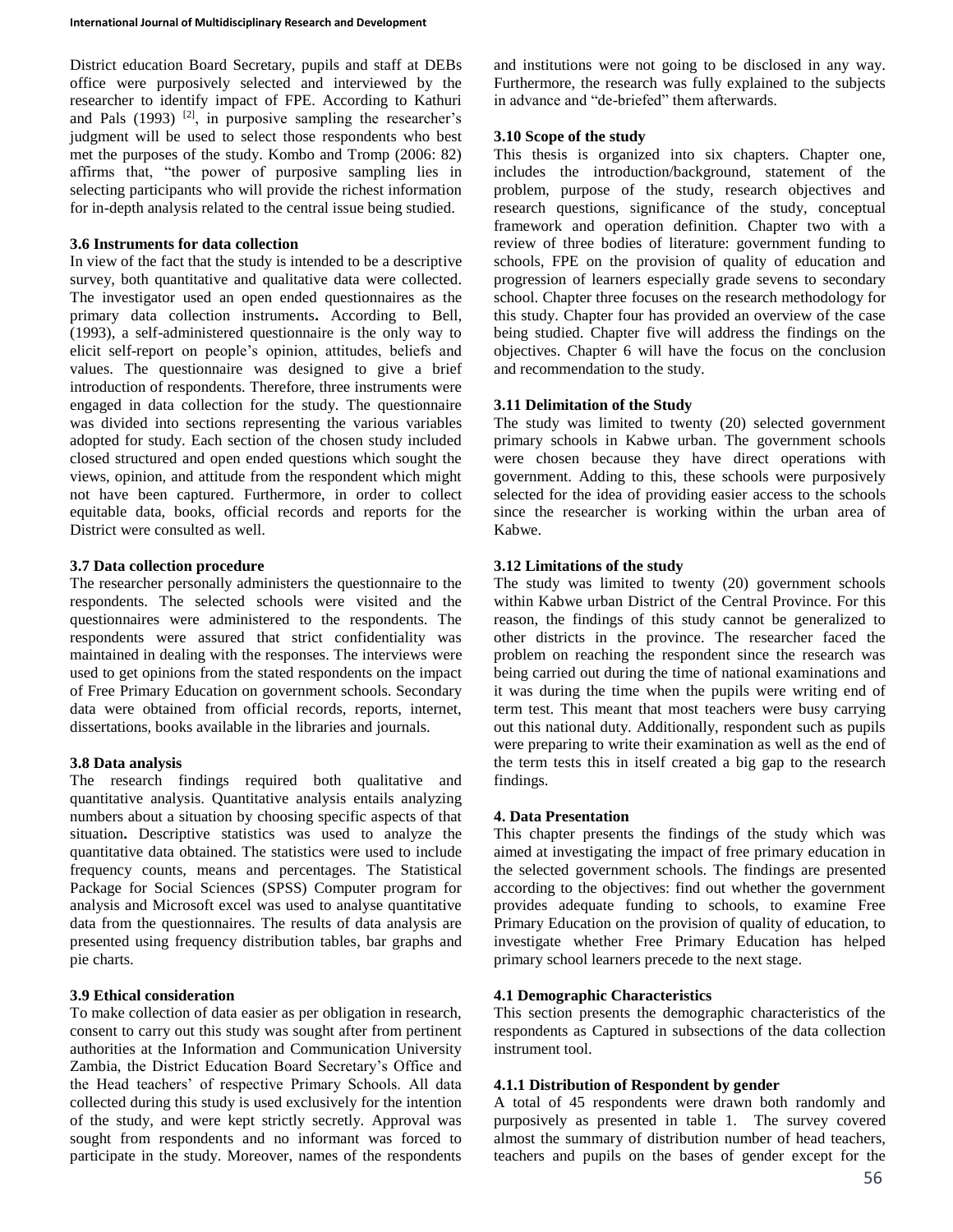education board secretary. While table 2 shows the distribution of all respondent covered by sex, while table 3

### **Distribution of all respondent covered by gender**

|                                           | Gender    |            |        |            |  |  |
|-------------------------------------------|-----------|------------|--------|------------|--|--|
| <b>Respondent</b>                         | Male      | Percentage | Female | Percentage |  |  |
| <b>Head Teacher</b>                       | 12        | 60         |        |            |  |  |
| Teachers                                  |           |            |        |            |  |  |
| Pupils                                    |           | 40         |        | 60         |  |  |
| <b>District Education Board Secretary</b> | $100\%$ ) |            |        |            |  |  |

**Table 2:** Distribution of all respondent covered by gender

*Source***:** Field data 2015

#### **Demographic Characteristics**

|                      | Gender, frequency and %                 |                            | Gender, frequency and % |                 |                               |                  |               |  |
|----------------------|-----------------------------------------|----------------------------|-------------------------|-----------------|-------------------------------|------------------|---------------|--|
| Group                | Gender                                  | <b>Frequency</b>           | $\frac{0}{0}$           | Group           | <b>Gender</b>                 | frequency        | $\frac{0}{0}$ |  |
| <b>Head Teachers</b> | Male                                    | 12                         | 60                      | Teachers        | Male                          | 9                | 45            |  |
|                      | Female                                  | 8                          | 40                      |                 | Female                        | 11               | 55            |  |
| Group                |                                         | Age, frequency and percent |                         | Group           | Age, frequency and percent    |                  |               |  |
|                      | Age range                               | frequency                  | $\frac{0}{0}$           |                 | AGE                           | <b>Frequency</b> | $\frac{0}{0}$ |  |
| Age of head teachers | $40 - 45$                               | 9                          | 45                      | <b>Teachers</b> | $35 - 39$                     | 3                | 15            |  |
|                      | 45-49                                   | 6                          | 30                      |                 | $40 - 44$                     | 9                | 45            |  |
|                      | $50+$                                   | 5<br>25                    |                         |                 | 45-49                         | 6                | 30            |  |
|                      |                                         |                            |                         |                 | $50+$                         | $\mathfrak{D}$   | 10            |  |
|                      | <b>Educational levels by respondent</b> |                            |                         | Group           | Number of years in employment |                  |               |  |
|                      | <b>Education level</b>                  | <b>Frequency</b>           | $\frac{0}{0}$           |                 | <b>Years</b>                  | <b>Frequency</b> | $\frac{0}{0}$ |  |
|                      | Primary diploma                         | 6                          | 30                      |                 | $10-15$                       | 6                | 30            |  |
| Head teachers        | Secondary degree                        | 6                          | 30                      | Head teacher    |                               |                  | 70            |  |
|                      | Secondary diploma                       | $\overline{c}$             | 10                      |                 | 14<br>$15+$                   |                  |               |  |
|                      | Secondary degree                        | 6                          | 30                      |                 |                               |                  |               |  |

**Table 3:** Demographic Characteristics

*Source***:** Field data 2015

Table 3 above shows data on gender, age education levels' number of years in employment of head teachers and teachers. It was observed that schools under investigation therefore, had both young (who are energetic) as well as old (experienced) teachers who can work jointly to help realize the goal of FPE in Zambia. The study found a fair distribution of head teachers and teachers in all the age categories. The table above shows that 30% (6) of respondent have primary degrees, another 30% (6) have secondary degree, the other 30% (6) are primary diploma holders and the remaining 10% (2) are secondary school diploma holders. This is an indication that the head teachers are capable of bring out issues appropriately. Furthermore, the data from the above specify that, 70% (14) of the respondent are in employment for more than 15 years now, this means that the respondent have at least had enough time to see the challenges in education cycles of which I believe that even the data given stand to be of value. The other respondents are within 10- 15 years accounting for 30% (6).

# **4.2 Funding of schools by the government in support of Free Primary Education.**

It is evident that the funds received from the government in support of free primary education were inadequate as confirmed by 18 (90 %) of the head teachers.

### **4.2.1 Time FPE funds is received by schools**

It also emerged that the funds allocated to schools are irregular and did not arrive in time to help the school meat the cost of running as confirmed by 95% (19) of the head teachers.

shows the distribution of head teachers by sex and table 3

shows the distribution of teachers by gender.





**Fig 3:** Purpose of Free primary Education Funds

The above figure indicated that out of the 40 respondent (20 head teachers and 20 teachers) 70% (28) of the respondent said that the purpose of free primary education is to increase the access to education for every child, while 30% (12) of the respondent stated that the purpose was to provide each child with free education.

### **4.3 Free Primary Education and Quality of Education**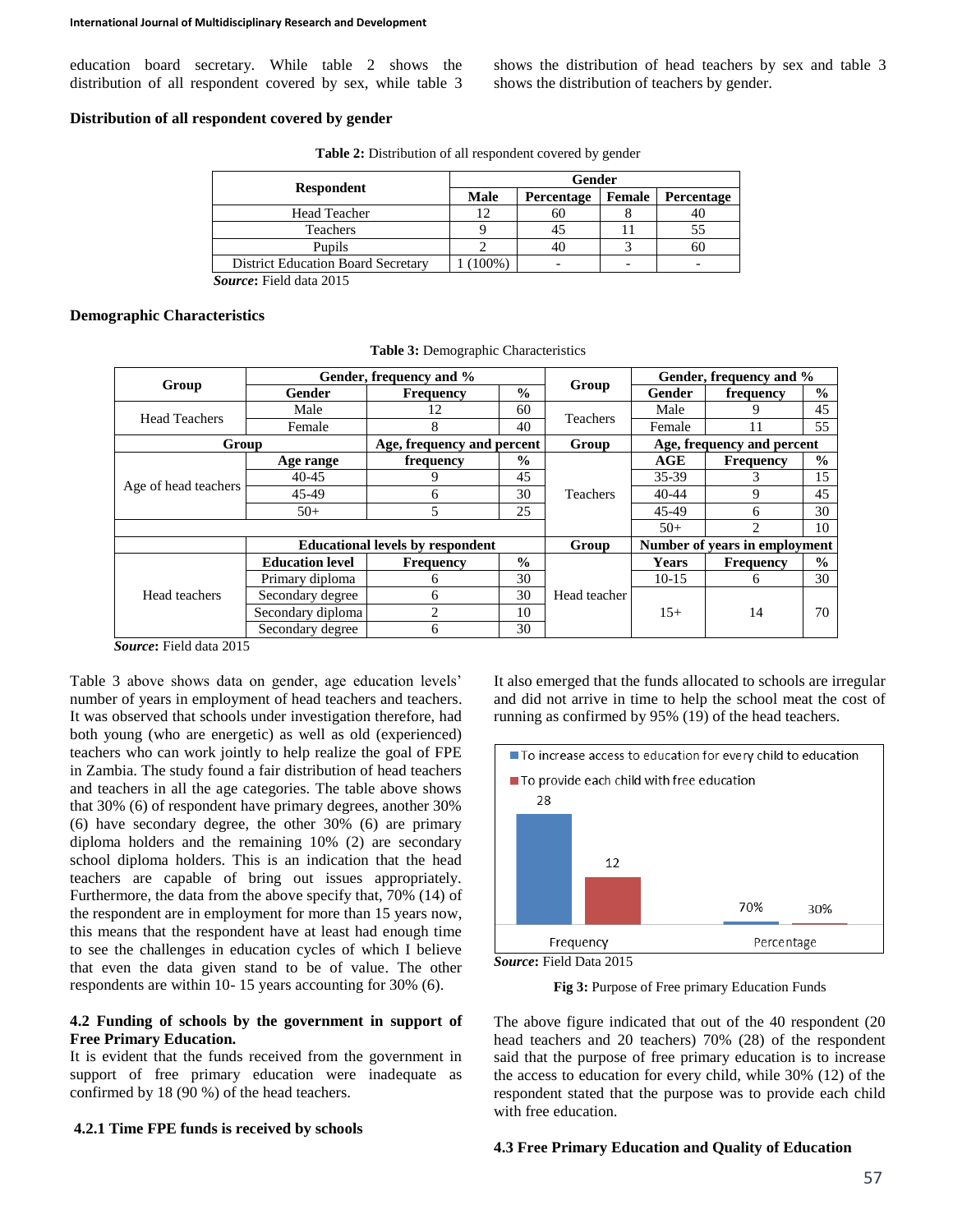The enrolment rate in the schools under investigation proved to be high as confirmed by respondent from the figures below. Out of the 50 respondent, (38) 76% of them confirmed that the enrolment is high while (12) 24% of respondent confirmed that the enrolment is low.



*Source***:** Field Data 2015

**Fig 4:** Shows effects of teacher pupils ratio and performance

From the figure above shows that 65% (19) of the teachers stated that enrolment affects the performance of pupils and 35% (7) says that enrolment does not affect performance of the learner. The said by the teachers is also in line with the head teacher's view has seen from table 4 below.

**Table 4:** Shows teacher pupil ration and performance

| <b>Teachers</b>                | <b>Frequency</b> | Percentage |  |  |  |  |
|--------------------------------|------------------|------------|--|--|--|--|
| Yes                            |                  | 80%        |  |  |  |  |
| Ñо                             |                  | 20%        |  |  |  |  |
| Total                          |                  | 100%       |  |  |  |  |
| $\sim$<br>$\sim$ $\sim$ $\sim$ |                  |            |  |  |  |  |

*Source***:** Field data 2015

# **5. Discussion of the Findings**

This chapter discusses the findings which were presented in chapter four. The discussion is steered by the research objectives as follows; to find out whether the government provides adequate funding to schools, to examine FPE on the provision of quality of education and to investigate whether FPE has helped primary school learners precede to the next stage.

#### **5.1 Government funds the primary schools adequately**

The study indicated that the fund disbursed to schools were not enough to meet the running cost of the schools, As a result parents were being made to contribute extra levies in the name of the PTA project fund, civilian day. This result are also confirmed by Meki (2004), who found out that grants though provided to schools, they were not adequate especially for most urban and big schools to pay for utility bills. The above findings were to a large scope in compliance with those alluded to by Kasonde (2003) who carried out an Assessment of the Education Policy, and observed that even if schools were ordered not to charge fees at lower and middle basic school levels, the government has failed to meet the demand of the schools adequately.

Furthermore it also emerged that the funds allocated to schools are irregular and did not arrive in time to help the school meet

the running cost such as the general purpose for support materials like repairs, transport and recurrent expenditure. On the other hand, funds did not allow for flexibility in spending. This has made schools to charge PTA project funds to help run the school affairs. In support of the finding, it is suffice to say that, the budg*et al*location to education in Zambia is the lowest in the sub-region. In 2001, just over 20% of the total budget was allocated to education compared to 25% - 30% in other countries (MOE, 2003). On the overall, education allocation as a proportion of GDP increased from 2.3% to an estimated allocation of 4.1% in 2002, this included external funding (MOE, 2003:18).

In support to the finding the Gross Enrolment Ratio for grades 1-9 in 2000 rose from 75.1% to 104.6% in 2005 while the Net Enrolment Ratio rose to 92.3% from 68.1% in 2000 due to the introduction of FBE. Nevertheless, this development does not correspond to the high schools, which was only 21.5% meaning that less than 30% of children that should access to high schools education had no such opportunity (Ministry of Science, Technology and Vocational Training, 2009). In addition, the study pointed out that, the insufficiency and impediment in funding resulted in a delay in purchases of the materials needed for the running of the free primary education policy like chalk, text books, exercise books, mathematical instrument sets, pencils, rulers, rubbers and other school requisites. The schools' infrastructure could not be maintained resulting in rundown schools.

In a well presented manner, According to Orlosky (1984), adequacy of finance and its effective management determines the way the school is managed and whether or not the school will meet its objectives. If finances from the government are not adequate, then the schools are not able to procure all the necessary goods and services needed to meet their objectives. Similarly, the government is expected to ensure that funds are released to schools in time. It also emerged that the funds allocated to schools are irregular and did not arrive in time to help the school meat the cost of running as confirmed by 95% (19) of the head teachers.

## **5.2 Free Primary Education in the provision of quality of education**

The study indicated that the enrolment rate in most schools under investigation proved to be very high (see 4.5). This high enrolment has greater impact on the provisions of quality education. Although it increased the access to education but on the other hand it has increased the size of the class making it difficulties for the teacher to attend to the pupils. The study found teachers handled classes with 40, 55 or 60 pupils.

In line with the literature, Free Primary Education (FPE) has seen a tremendous increase in enrolment of school-going children from 5 million in January 2003 to 7.2 million in May 2003 and to 8 million by May 2009 (World Bank Report, 2009) [20] .

In such cases, pupils hardly got the attention they deserved; hence, many were not learning much. Teacher-pupil interaction is minimal and teachers can only move with the brighter pupils, leaving out the slow learners. Without personalized attention, the weak learners are unlikely to perform well. Teachers admitted that they could not give individualized attention to the pupils and that it was not possible to assist slow learners or those with special needs. Furthermore, the quality of education is declining under Free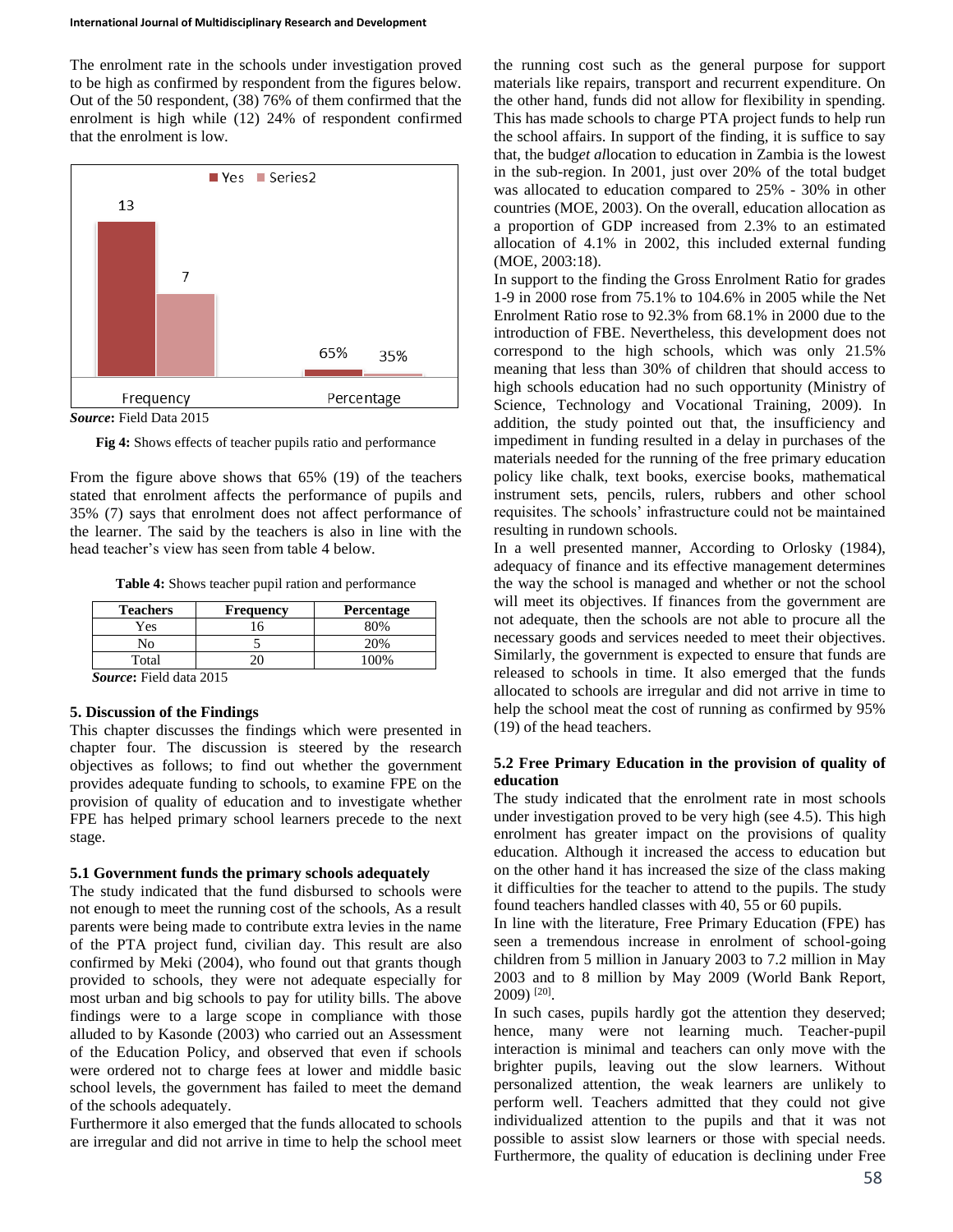Primary Education. It is difficult on the part of a teacher to teach and give exercises and mark the books at once. Adding to this, in most cases the attention is not given to slow learners and so they will keep lagging behind. However, without personalized attention, the weak learners are unlikely to perform well. Teachers admitted that they could not give individualized attention to the pupils and that it was not possible to assist slow learners or those with special needs (see Figure: 4 and Table 4)

# **5.3 Free Primary Education enables primary school learners to proceed to secondary schools**

It was reviewed that the progression rate of the pupils has improved greatly this is due to FP. Because of the increase in the number of pupils accessing education, the completion late at grade seven has been high. The study indicated that, the number of pupil's crossing over to other grade is very high due to the high enrolment. The abolishment of user fees has attracted a lot of children to attend schools. Noting from the 2015 grade seven results is vivid to mention that out number of 337 706 pupils entered for the grade Seven examinations and only 304, 429 pupils sat for the examinations giving has a progression rate of 93.49 percent. It suffices to mention that, Zambia has made progress in boosting primary school completion rates. The proportion of pupils reaching Grade 7 has increased from 64 percent in 1990 to 90.9 percent in 2010. Disaggregation by sex shows that the improvement in the same period was higher for girls (32.6 percentage points) than for boys (19.8 percentage points). This was partly on account of the Programme for Advancement of Girls' Education and the re-entry policy.

# **5.4 Summary**

The main purpose of this chapter was to discuss the findings of the study, which was focused on the impact of free Primary Education on selected government schools. The study reviewed that, the impact of Free primary Education was described by challenges which included: increased enrolments, regular and inadequate provision of free primary education materials, teaching over crowded classes, delayed and inadequate funding, it has also been discovered that free primary education has baring on the quality education delivery, low literacy levels, poor performance and teacher' inability to teach effectively due to high enrolment rate.

# **Conclusion and Recommendation 6.1 Conclusion**

The core values of the study was to investigate the impact of Free primary Education on the government schools. The study however, was focused on bridging the information gap in the areas to do with the impact of Free primary Education in government school: such as funding of the school to support the FPE, quality of FPE in the provision of quality of education as well as how the free primary education help learners to progress to the next grade. Therefore, it's imperative to mention that it is against this vivid background that the chapter proposes make conclusion and recommendation of the mentioned study.

It is worthwhile to mention that, the conclusions and the recommendations are based on the research findings from informants. The sample size was 50 respondents out of these, there are 20 head teachers, 20 teachers, five pupils, four

officials at DEBs office and one DEBS. However, apart from the pupils who were interviewed the rest of the respondent were subjected to the questionnaires. The data analysis and presentation of results were organized around the research questions and objectives that were created. Therefore, the conclusions and recommendations are based on the findings in relation to study objectives. In the face of the fact that Free Primary Education had enabled many pupils to enroll in school regardless of their socio-economic status, the achievement of the policy was associated with challenges. Among which were inadequacy and delay of funding, over enrolment, inadequate educational supplies, and inadequate teaching staff. The number of children has increased, yet the number of teachers remained constant, if not reduced. That meant that some classes or subjects were not taught. Due to large numbers, it was not possible for the teachers to give all the children the attention they deserved. This was cupped by the teachers failing to give many assignments as used to happen in the past, so the pupils did not have enough work to practice or help them revise what they had learnt: "Enrolment has increased causing congestion in classrooms, a scenario that does not augur well for effective learning and teaching. This has also increased the number of children sharing a desk than it used to be in the past.

# **6.2 Recommendation**

In view of the findings and based on suggestions by the various respondents, the following recommendations should be considered if the Free Primary Education is to succeed.

- The payout of Free Primary Education funds should be sent to schools on time preferably during holidays so that schools can plan and purchase school requisites in time.
- The government should allocate adequate funds for the schools requisites such learning and teaching materials. Further, the government should also bring it to the attention of the parents to support the government in areas do with PTA contributions.
- Funding should be adequate for all the schools' requisites including an allocation for school assessment and sporting activities and in order to increase efficiency.
- The government should increase allocation for the expansion of school infrastructure especially in existing schools to match with the current population explosion and decongest the classes to a normal enrolment.

# **7. Reference**

- 1. IOB. *Impact Evaluation Report. Primary Education in Zambia*, The Hague, Netherlands, 2008, No. 312.
- 2. Kathuri NJ, Pals DA. *Introduction to educational research*. Njoro: Egerton University, 1993.
- 3. Kerlinger FN. *Foundations of behavioral research.* 2nd edition. New York: Holt, Rinehart and Winston, 1975.
- 4. Mugenda OM, Mugenda AG. *Research methods: Quantitative and qualitative approaches*. Nairobi: Acts Press, 1999.
- 5. Ministry of Education. Educating Our Future, National Policy on Education, Lusaka, 1996.
- 6. Ministry of Education. *Educating Our Future*. Lusaka, Ministry of Education, 1996.
- 7. Mugenda OM, Mugenda AG. *Research methods: Quantitative and qualitative,* 1999.